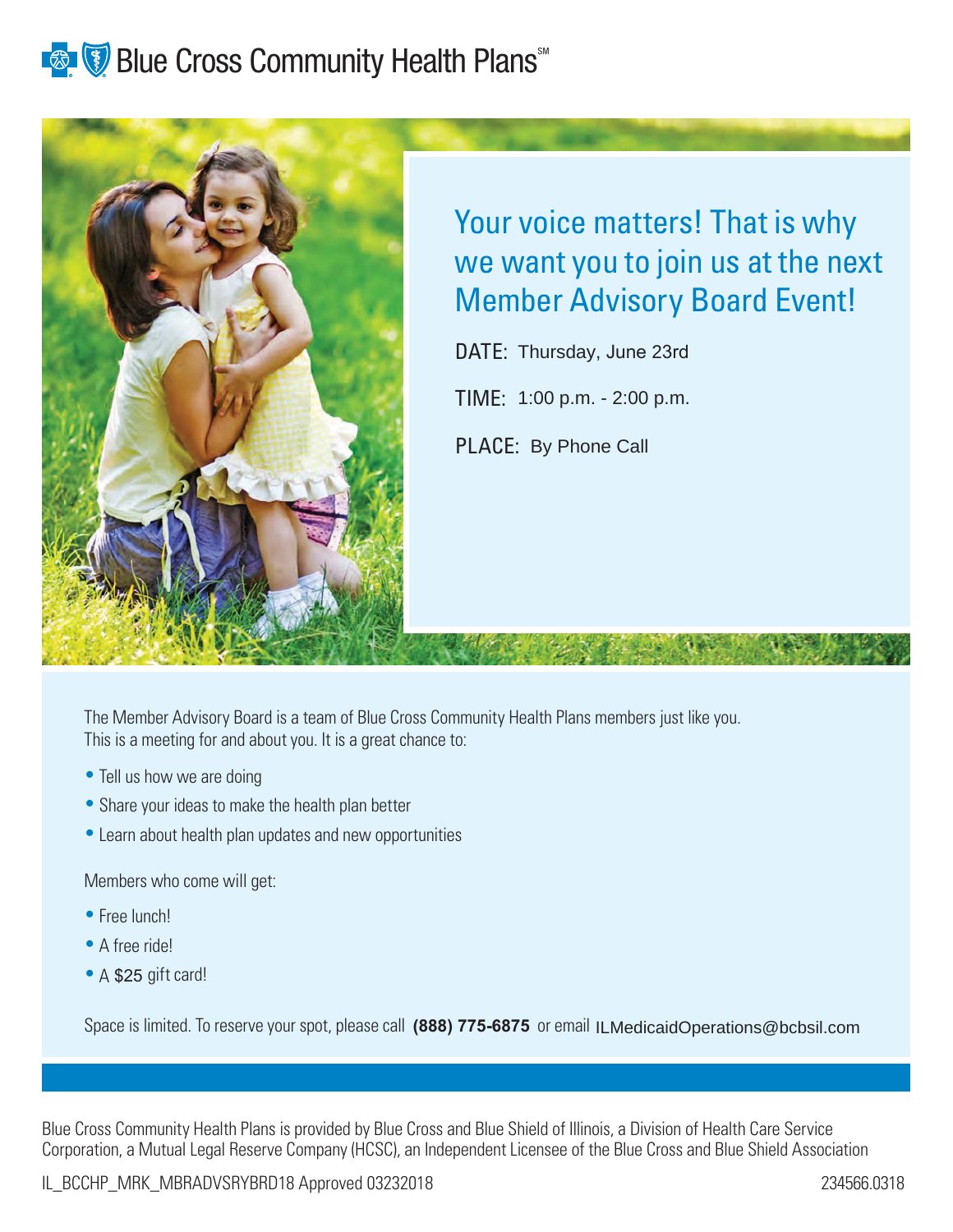### To ask for supportive aids and services, or materials in other formats and languages for free, please call, 1-877-860-2837 TTY/TDD:711.

Blue Cross and Blue Shield of Illinois complies with applicable Federal civil rights laws and does not discriminate on the basis of race, color, national origin, age, disability, or sex. Blue Cross and Blue Shield of Illinois does not exclude people or treat them differently because of race, color, national origin, age, disability, or sex.

Blue Cross and Blue Shield of Illinois:

- Provides free aids and services to people with disabilities to communicate effectively with us, such as:
	- $\circ$  Qualified sign language interpreters
	- $\circ$  Written information in other formats (large print, audio, accessible electronic formats, other formats)
- Provides free language services to people whose primary language is not English, such as:
	- $\circ$  Qualified interpreters
	- $\circ$  Information written in other languages

If you need these services, contact Civil Rights Coordinator.

If you believe that Blue Cross and Blue Shield of Illinois has failed to provide these services or discriminated in another way on the basis of race, color, national origin, age, disability, or sex, you can file a grievance with: Civil Rights Coordinator, Office of Civil Rights Coordinator, 300 E. Randolph St., 35<sup>th</sup> floor, Chicago, Illinois 60601, 1-855-664-7270, TTY/TDD: 1-855-661-6965, Fax: 1-855-661-6960, Civilrightscoordinator@hcsc.net. You can file a grievance in person or by mail, fax, or email. If you need help filing a grievance, Civil Rights Coordinator is available to help you.

You can also file a civil rights complaint with the U.S. Department of Health and Human Services, Office for Civil Rights, electronically through the Office for Civil Rights Complaint Portal, available at https://ocrportal.hhs.gov/ocr/portal/lobby.jsf, or by mail or phone at:

> U.S. Department of Health and Human Services 200 Independence Avenue, SW Room 509F, HHH Building Washington, D.C. 20201

### 1-800-368-1019, 800-537-7697 (TDD)

Complaint forms are available at http://www.hhs.gov/ocr/office/file/index.html.